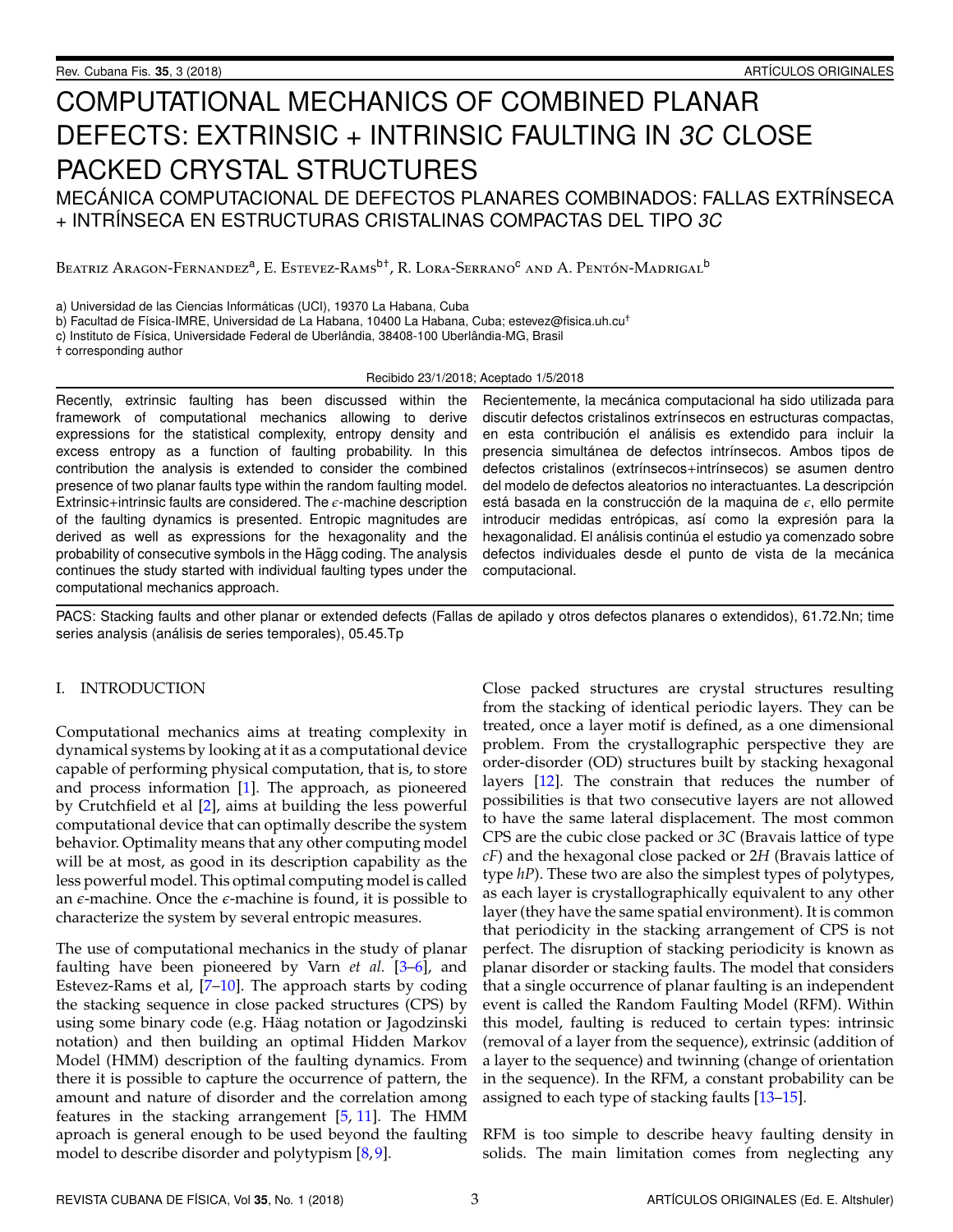interaction between defects. Besides such assumption it also considers that no other type of defects happens in the crystal. This assumption implies that faults go through the whole crystal, avoiding the need to account for the appearance of partial dislocations. Finally, planar faulting are taken to occur along only one stacking direction independently of the fact that crystallographic symmetry may imply several possible stacking directions in the crystal (e.g. face centered cubic crystal can be described by several stacking directions all belonging to the  $\langle 111 \rangle$  family of equivalent directions).

In spite of its simplicity, the RFM is still interesting as a reference model. It is a good starting point for more sophisticated calculations [\[16\]](#page-6-13).

In the past, intrinsic and twin faulting in CPS have been studied under the approach of computational mechanics [\[7\]](#page-6-4). This study has been followed more recently to include single extrinsic faulting [\[10\]](#page-6-5). What has not yet been reported are models that account for the simultaneous occurrence of extrinsic faulting and the other types of defect. The purpose of this paper is to report such analysis for extrinsic+ intrinsic fault model.

In this contribution, the same procedure described in the analysis of extrinsic faulting as explained in [\[10\]](#page-6-5) will be followed. It will be clear that allowing two type of defects adds several complications to the analysis. Several analytical expressions for disorder will be reported. We have tried to make the article as much as self contained as possible.

# II. STACKING FAULTS IN CLOSE PACKED ARRANGEMENTS.

In close packed structures such as face centered cubic (FCC), layers can be stacked in three positions according to their lateral displacement with respect to a common origin. This positions are usually labeled *A*, *B* and *C* [\[12\]](#page-6-10). The FCC structure stacking order is then described by ABCABC..., while the hexagonal compact structure has a stacking described as *ABABAB* ... [\[17\]](#page-6-14). The close packed constrain then means that in the stacking arrangement the same letter can not happen consecutively.

Hägg devised a less redundant coding  $[18]$  $[18]$ . When a pair of layers are of the types *AB*, *BC* or *CA* a plus (or 1) code is assigned, a minus (or 0) otherwise. The close packed constrain is built into the Hägg notation  $[19]$  $[19]$ . An interesting feature of the Häag notation is that the stacking arrangement is now a binary string instead of a three symbols sequence.

Every time that the periodic arrangement is interrupted it is considered a fault. The most simple faults that can be considered are (1) the missing of a layer, or intrinsic fault, for example in the FCC structure could be *ABCA*|*CABC*, where the | stands for where the fault has occurred. As second type of fault and somehow opposite to the previous one is the (2) extrinsic fault, which is the insertion of a layer in the periodic sequence. In the FCC structure could be *ABC*|*B*|*ABC*, where an extraneous *B* layer has been added to the ideal sequence. Finally a third type is the (3) twin fault which is a reversion of the stacking ordering. Again, in the FCC structure could be *ABCABC*|*BACBAC*. In what follows, the probability for the occurrence of a deformation fault will be denoted by  $\alpha$ , and of an extrinsic fault by  $\gamma$ .

Using the Häag code, the different faulting dynamics can be described by a finite-state automaton or machine which is equivalent to a Hidden Markov Model (HMM). A HMM will be defined by an alphabet, in our case the binary alphabet  $\{0, 1\}$ , a numerable set of states S, and the transition probabilities between states. The set of transition probabilities defines the transition matrices  $\mathcal{T}^{[\nu]}$ , where each entry  $t_{ij}^{(v)}$  represents the probability of jumping from state *i* to state *j*, while emitting the symbol  $v \in \{0, 1\}$  [\[3](#page-6-2)[–7\]](#page-6-4). The stochastic transition matrix is defined as  $\mathcal{T} = \mathcal{T}^{[0]} + \mathcal{T}^{[1]}$ .

According to the HMM description a particular stacking arrangement can be seen as a realization of the finite-state automaton. The system starts at some predefine state and, as it performs transitions with a given probability from one state to another, it outputs a symbols  $v \in \{0, 1\}$ . In this way, from the HMM perspective, a sequential dynamical system has been defined, statistically equivalent to the stacking arrangement. Care must be taken not to consider the dynamical system as a model of the actual physical or chemical process that lead to the stacking arrangement in the solid. The HMM is just a convenient mathematical device that allows to capture the relevant features in the stacking ordering.

The output of the HMM is a bi-infinite string  $\Upsilon$  of 0's and 1's. Of all the HMM models describing a given stacking ordering the minimal one is taken as to be optimal, in the sense of using less resources (number of states) to describe the system ordering. If we add the constrain that in this minimal model, given a state, the output symbol determines unambiguously the transition to another state (unifiliar property), then it is called an  $\epsilon$ -machine [\[1,](#page-6-0)[2\]](#page-6-1).

Once the  $\epsilon$ -machine of the stacking process is found, several measures can be defined. The statistical complexity  $C_{\mu}$  is defined as the Shannon entropy  $[20]$  over the  $\epsilon$ -machine states,

<span id="page-1-0"></span>
$$
C_{\mu} = -\sum_{i} p_i \log p_i, \tag{1}
$$

where *p<sup>i</sup>* is the stationary probability of the *i*th-state. The sum is over all states probabilities, logarithm is taken in [1](#page-1-0) and in what follows base 2.  $C_{\mu}$  measures the amount of information the system stores.

If we denote by  $\langle \pi |$  the vector of state probabilities  $p_i$ , then  $\pi$  can be calculated as the normalized left eigenvector of the transition matrix  $T$  with eigenvalue unity.

<span id="page-1-2"></span>
$$
\langle \pi | = \langle \pi | \mathcal{T}. \tag{2}
$$

<span id="page-1-1"></span>The Shannon entropy *H*(*X*) for an event set *X* with discrete probabilities distribution  $p(X)$  is defined as  $[20]$ 

$$
H(X) = -\sum_{i} p(x_i) \log p(x_i), \qquad (3)
$$

where the sum is taken over all the probability distribution. The units of the entropy are bit.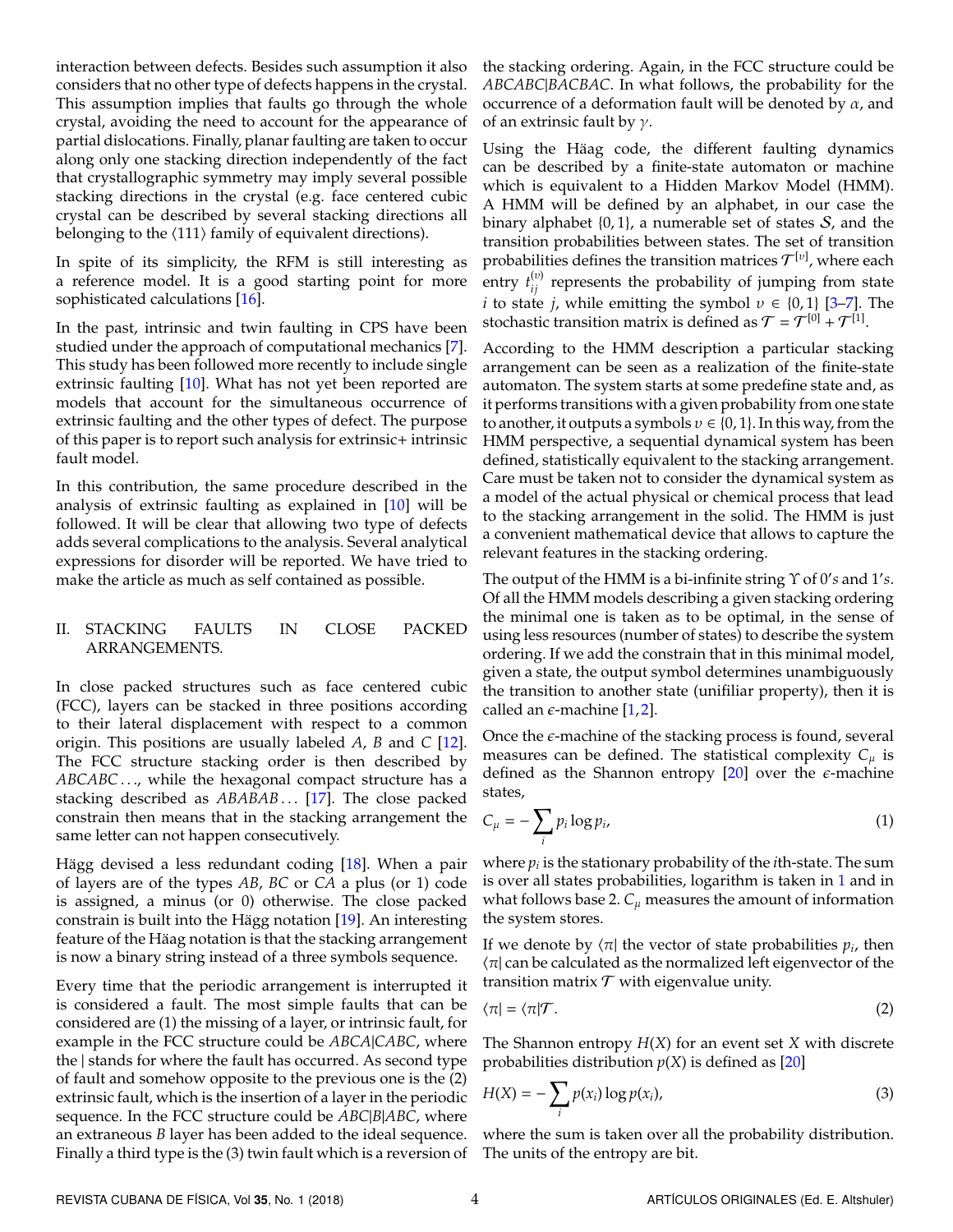For the set of all strings Υ*<sup>N</sup>* of length *N*, the Shannon block entropy  $H(\Upsilon^N)$  is given by equation [\(3\)](#page-1-1), where  $p(X)$  is taken as the probability of a given string belonging to Υ*<sup>N</sup>*. The entropy density or entropy rate  $h_{\mu}$  is defined as

$$
h_{\mu} = \lim_{N \to \infty} \frac{H(\Upsilon^N)}{N},\tag{4}
$$

when such limit exist.  $h_{\mu}$  is a measure of the irreducible disorder in the stacking arrangement [\[21\]](#page-6-18).

For an  $\epsilon$ -machine the entropy density is given by [\[22\]](#page-6-19)

$$
h_{\mu} = -\sum_{k \in S} P(k) \sum_{x \in \{0,1\}} P(x|k) \log P(x|k), \tag{5}
$$

where *P*(*a*|*b*) means the probability of *a* conditioned on *b*. The unit of the entropy density is bit/site.

Consider any position in the bi-infinite string Υ, from that point it can be defined the left half infinite string  $\overline{Y}$ , and the right infinite half  $\overrightarrow{Y}$ . Excess entropy *E* is a measure of predictability and it is defined as the mutual information between the left half and the right half in the system output,

$$
E = H(\overleftarrow{\Upsilon}) + H(\overrightarrow{\Upsilon}) - H(\Upsilon).
$$
 (6)

Hexagonality is a measure of the fraction of hexagonal environments found in the stacking sequence. A hexagonal environment is one where a layer has the same displaced layer type above and below (*ABA*, *ACA*, *BCB*, *BAB*, *CBC* and *CAC*). Hexagonality can be calculated as the sum of the probability of occurrence of a sequence 01 and a sequence 10 in the Hägg code. The probability of a sequence 01 is given by

<span id="page-2-1"></span>
$$
P(01) = \langle \pi | \mathcal{T}^{[0]} \mathcal{T}^{[1]} | 1 \rangle, \tag{7}
$$

correspondingly for a sequence 10

$$
P(10) = \langle \pi | \mathcal{T}^{[1]} \mathcal{T}^{[0]} | 1 \rangle. \tag{8}
$$

 $|1\rangle$  is a vector of 1's.

# III. SINGLE FAULTING DESCRIPTION IN THE FACE CENTERED CUBIC STACKING ORDER

The ideal FCC stacking in the Häag notation is described as a bi-infinite string of 1s or 0s. The HMM description of an intrinsic fault in a *3C* stacking arrangement is depicted in Fig. [1a](#page-2-0). In what follows it will be considered the ideal *3C* structure described by a sequence of 1s, corresponding to the sequence that goes in the direction  $A \rightarrow B \rightarrow C$ .

The occurrence of an intrinsic fault, governed by a probability  $\alpha$ , is reflected as the insertion of a 0. This case was already analyzed in [\[7\]](#page-6-4). The HMM description of the intrinsic faulting process has one state and it is equivalent to the flipping of a biased coin.

more involved than the previous one. The occurrence of the extrinsic fault with probability  $\gamma$  is reflected in the Häag code as the insertion of two consecutive 0s. The  $\epsilon$ -machine is made of two states. While no faulting occurs the system stays in the *f* state, but as soon as an extrinsic fault happens, there is a transition to an *e* state upon emitting a 0, from where the system returns with certainty to the *f* state emitting another 0. In  $[8]$  is discussed how this dynamics is equivalent to a biased even process.

<span id="page-2-0"></span>

Figure 1. The Hidden Markov Model (HMM) of the (a) intrinsic, (b) extrinsic and (c) twin faults in a 3C structure. The label besides the directed arcs *s*|*p* must be understood as the symbol emitted with the given probability.

The third type of faulting considered is the twin fault. The probability of occurrence is denoted by the letter  $β$ . This faulting has been reported in [\[7\]](#page-6-4). The  $\epsilon$ -machine description is shown in figure [1c](#page-2-0). For this type of defect the two possible *3C* sequence, one made of 1s and the other of 0s, can happen. The twin fault is nothing else than a jump from one type of sequence to the other.

# IV. COMBINED FAULTING IN THE FACE CENTERED CUBIC STACKING ORDER

<span id="page-2-2"></span>The HMM description of the stacking arrangement in the presence of combined faulting should be the addition of the HMM for each type of defect. Yet, this is not enough. Additionally, the case of simultaneous occurrence of more than one defect has to be taken into account. Both operations, the direct sum of the isolated HMM and the emergence of new transitions as result of simultaneous defects can result in a non-unifiliar HMM. In such case, the description can not be considered a valid  $\epsilon$ -machine. In particular it is not well suited for the calculation of the statistical complexity, the entropy density and the excess entropy. A unifiliar representation can be found from the non-unifiliar one by means of mixed states [\[23\]](#page-6-20).

#### *IV.1. Extrinsic* + *intrinsic faulting*

A possible HMM description for this case is shown in Fig. [2.](#page-3-0) The corresponding transition matrix will be given by

$$
\mathcal{T}^{[1]} = \begin{pmatrix} \overline{\alpha} \overline{\gamma} + \alpha \gamma & 0 \\ 0 & 0 \end{pmatrix} \quad \mathcal{T}^{[0]} = \begin{pmatrix} \alpha \overline{\gamma} & \overline{\alpha} \gamma \\ 1 & 0 \end{pmatrix}
$$

$$
\mathcal{T} = \begin{pmatrix} \overline{\alpha} \overline{\gamma} + \alpha & \overline{\alpha} \gamma \\ 1 & 0 \end{pmatrix} = \begin{pmatrix} \alpha \gamma + \overline{\gamma} & \overline{\alpha} \gamma \\ 1 & 0 \end{pmatrix}
$$
(9)

The HMM description of an extrinsic fault has been analyzed where  $\bar{a} = 1 - a$  and  $\bar{y} = 1 - \gamma$ . The stationary probabilities in [\[10\]](#page-6-5) and it is shown in Fig. [1b](#page-2-0). This case is slightly over the recurrent states *f* and *e* can be calculated following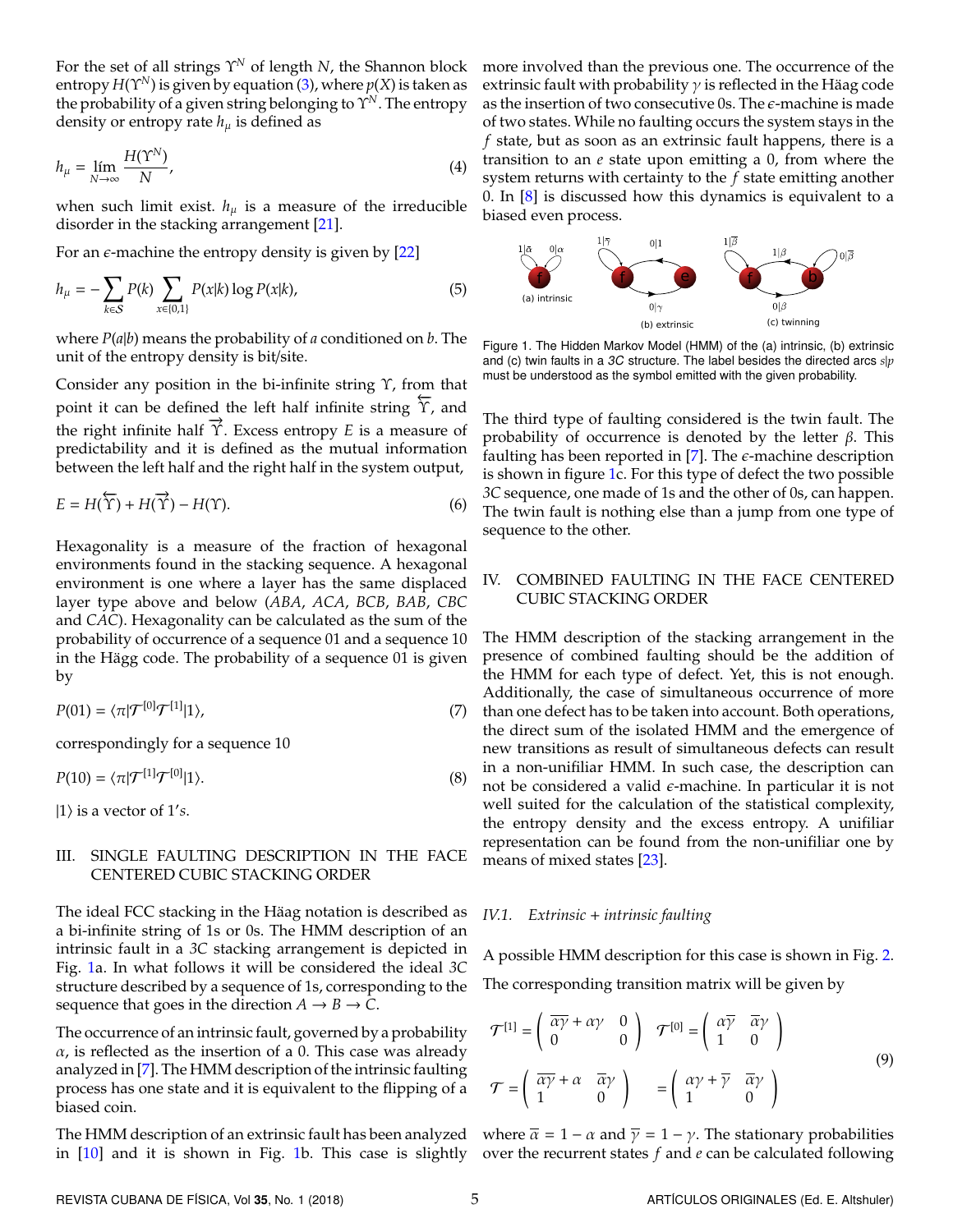equation [\(2\)](#page-1-2) which results in

$$
\langle \pi | = \left( \frac{1}{1 + \overline{\alpha}\gamma}, \frac{\overline{\alpha}\gamma}{1 + \overline{\alpha}\gamma} \right),\tag{10}
$$

<span id="page-3-0"></span>the first value corresponds to the *f* state.



Figure 2. HMM of the 3C system with extrinsic+intrinsic faulting. Labels follow the same description as in Figure [1.](#page-2-0)

In order to obtain the hexagonality, the probabilities of the sequences 01 and 10 has to be calculated from equations [\(7\)](#page-2-1) and [\(8\)](#page-2-2), both expressions turn to be equal and given by

$$
P(01) = P(10) = \frac{\alpha \overline{\alpha} (1 - 2\gamma)^2 + \overline{\gamma} \gamma}{1 + \overline{\alpha} \gamma},
$$
\n(11)

from where the hexagonality is given by 2*P*(01). Hexagonality has a maximum value of 1/2 at  $\alpha = 1$ ,  $\gamma = 1/2$  or  $\alpha = 1/2$ ,  $\nu = 0.$ 

The statistical complexity can be considered as given by equation [\(1\)](#page-1-0). Results are shown in Fig. [3.](#page-3-1) For a fixed value of  $\gamma$ , increasing value of faulting probabilities results in a decrease of  $C_{\mu}$ . For the intrinsic faulting with almost no extrinsic faulting the system is almost all the time in the single state *f* (Fig. [2\)](#page-3-0). For increasing value of  $\alpha$ , extrinsic faulting cancels and the only disorder is given by the intrinsic faulting, correspondingly  $C_{\mu}$  decreases (Fig. [3a](#page-3-1)).

The HMM description used so far can not be considered an  $\epsilon$ -machine because it does not have the unifiliar property. In order to derive the  $\epsilon$ -machines we need to build a unifiliar description from the already found HMM, which results in a mixed state representation. The procedure for doing so can be found in [\[23\]](#page-6-20). The result for this case is shown in Fig. [4,](#page-3-2) where the set of states in the mixed state representation will be denoted by M.

The first thing to notice is that the unifiliar FSA has a numerable but infinite number of states. The starting state is labeled with an *S* which has a transient character (asymptotically the probability of the system in this state is zero), and the same goes for all states labeled as *Tn*.

The state labeled as *F* is recurrent with probability

$$
P(F) = \langle \pi | \mathcal{T}^{[1]} | 1 \rangle = \frac{\overline{\alpha} + \gamma(2\alpha - 1)}{1 + \overline{\alpha}\gamma},
$$
\n(12)

for 
$$
\gamma = 0
$$
,  $P(F) = \overline{\alpha}$ , and for  $\alpha = 0$ ,  $P(F) = \overline{\gamma}/(1 + \gamma)$ .

<span id="page-3-1"></span>

Figure 3. Statistical complexity as a function of (a) the intrinsic fault probability for fixed extrinsic fault probability; (b) the extrinsic fault probability for fixed intrinsic fault probability.

<span id="page-3-2"></span>

Figure 4. Mixed state representation of the extrinsic+intrinsic faulting. The state labeled as *S* is the starting state, states labeled as *T<sup>i</sup>* are transient states with stationary probability equal to zero. All other states are recurrent.

<span id="page-3-4"></span>The states in the upper line are also recurrent with probability

$$
P(R_n) = \langle F | \left( \mathcal{T}^{[0]} \right)^n | 1 \rangle \tag{13}
$$

where

$$
\langle F|=(1,0),
$$

and

$$
\left(\mathcal{T}^{[0]}\right)^n = \frac{2^{-n}}{z} \left( \begin{array}{cc} \frac{y^{n+1} - x^{n+1}}{2} & (z - \alpha \overline{\gamma}) \frac{y}{2} \frac{y^n - x^n}{2} \\ y^n - x^n & \frac{z(y^n + x^n) - \alpha \overline{\gamma}(y^n - x^n)}{2} \end{array} \right),\tag{14}
$$

<span id="page-3-3"></span>with

$$
z = \sqrt{\alpha^2 \overline{\gamma}^2 + 4\gamma \overline{\alpha}},
$$
  
\n
$$
x = \alpha \overline{\gamma} - z,
$$
\n(15)

 $y = \alpha \overline{\gamma} + z$ .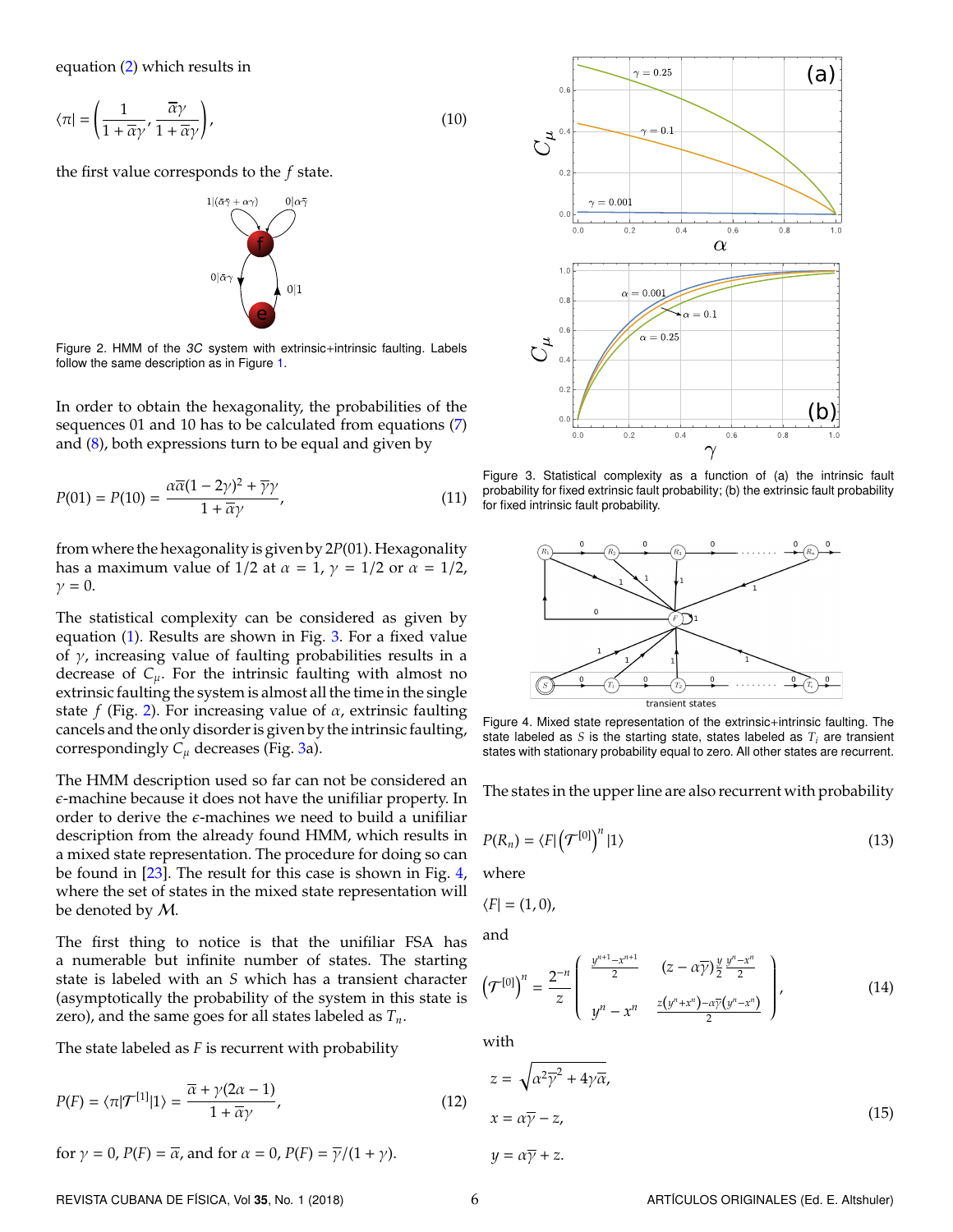Figure [5](#page-4-0) shows that the probability of the states  $R_n$  drops exponentially with *n*.

For  $\gamma = 0$ ,  $P(R_n) = \alpha^n$ , the non-transient part of the mixed representation becomes a redundant, and therefore non-optimal, HMM description of the intrinsic fault process (compare with Fig. [1a](#page-2-0)). The same goes for  $\alpha = 0$ , where  $P(R_n) = \gamma^{(n+1)/2}$  and the mixed representation is a non-optimal description of the extrinsic faulting.

<span id="page-4-0"></span>

Figure 5. Stationary probability of the recurrent states *R<sup>n</sup>* for given values of faulting probabilities. As *n* increases, the probability of reaching the state decreases exponentially. Notice the semi-log scale in the plot.

Entropy density can be calculated if we know the transition matrix *W* of the mixed representation. From the HMM automaton of Figure [4](#page-3-2) the transition probabilities are given by

$$
P(0|S) = \frac{2\gamma\overline{\alpha} + \alpha\overline{\gamma}}{1 + \gamma\overline{\alpha}}
$$
  
\n
$$
P(1|S) = 1 - P(0|S)
$$
  
\n
$$
P(0|F) = \alpha + \gamma - 2\alpha\gamma,
$$
  
\n
$$
P(1|F) = 1 - P(0|F),
$$
  
\n
$$
P(0|R_n) = \frac{\langle F|(T^{[0]})^{n+1}|1\rangle}{\langle F|(T^{[0]})^n|1\rangle},
$$
  
\n
$$
= \frac{1}{2} \frac{\alpha(3\gamma - 1)(x^{n+1} - y^{n+1}) + (z - 2\gamma)x^{n+1} + (z + 2\gamma)y^{n+1}}{(3\alpha\gamma - \alpha - 2\gamma)(x^n - y^n) + z(x^n + y^n)}
$$
  
\n
$$
P(1|R_n) = 1 - P(0|R_n).
$$
  
\n(16)

The expression for the entropy density calculated from the unifiliar representation is given by the expression [\[22\]](#page-6-19)

$$
h_{\mu} = \langle \pi_W | H(W) \rangle, \tag{17}
$$

where  $\pi_W$  and  $H(W)$  are the stationary probabilities and the Shannon entropy over the transition probabilities of the mixed states, respectively. The first can be known from an expression similar to [\(2\)](#page-1-2) using the *W* transition matrix, the second follows the expression

$$
|H(W)\rangle = -\sum_{s \in \mathcal{M}} |\delta_s\rangle \sum_{x \in \{0,1\}} \langle \delta_s |W^{(x)}|1\rangle \log \langle \delta_s |W^{(x)}|1\rangle \tag{18}
$$

 $\delta_i$  is the distribution with all the probability density on the

*i*-th mixed state. The reader can refer to [\[22\]](#page-6-19) for further explanation.

<span id="page-4-1"></span>

Figure 6. (up) Contour plot of the entropy density  $h_{\mu}$  as a function of the faulting probabilities  $\alpha$  and  $\gamma$ . (a)  $h_{\mu}$  plot as a function of intrinsic fault probability for fixed extrinsic fault probabilities. (b)  $h_{\mu}$  plot of entropy density as a function of extrinsic fault probability for fixed values of intrinsic fault probabilities.

In figure [6](#page-4-1) at the top, the contour plot of the entropy density as a function of  $\alpha$  and  $\gamma$  is shown. The four corners of the plot exhibit zero entropy as should be expected. Again, the symmetry breaking of  $\gamma$  is seen as the graphic is not symmetric with respect to the middle point. The plots in figure [6a](#page-4-1) further emphasizes this symmetry breaking. The  $\gamma = 0.001$  curve is almost symmetrical with respect to  $\alpha = 1/2$ , a result that recovers the expected behavior for the intrinsic faulted system. This symmetry is clearly broken for larger values of  $\gamma$  as can be seen in the curves for  $\gamma = 0.15$  and  $\gamma$  = 0.25. It is also interesting to notice that for larger values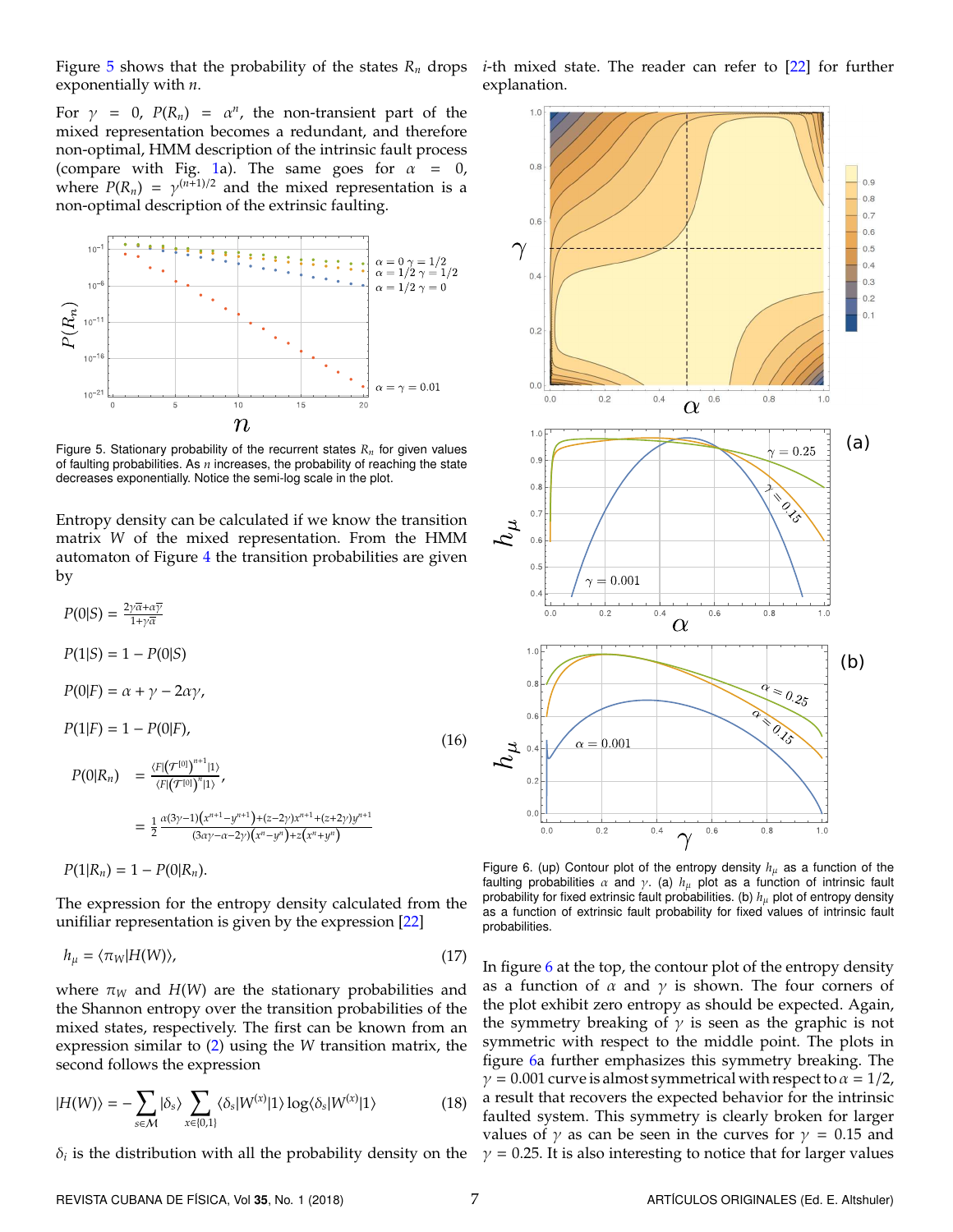of extrinsic faulting ( $\gamma$  = 0.25) the entropy has a jump as soon as intrinsic faulting steps in reaching a maximum, and then it starts to decrease. This can be understood as a result of the opposite effect of both faulting types. While  $γ$  and  $α$  are small, both faulting happen in isolation and therefore contributes to the disorder of the system. For larger values of faulting probability, if one allows for simultaneous occurrence as it has been done in this model, then each fault cancels itself, which explains the decrease in entropy density. The same reason explains the behavior of the curves in Fig. [6b](#page-4-1).

The statistical complexity over the mixed states can be considered, as given by equation [\(1\)](#page-1-0), using equations [\(12\)](#page-3-3) and  $(13)$  (In the infinite sum, due to the exponential decaying behavior of  $P(R_n)$ , only a few terms can be considered). Results are shown in Fig. [7.](#page-5-0) For increasing value of faulting probabilities,  $C_{\mu}$  increases. The behavior can be understood by looking at Figure [4](#page-3-2) together with Fig. [5.](#page-4-0) For increasing faulting values the probability of the  $R_n$  states increases, which means that more recursive states are significantly involved in the system description. In that sense more resources (memory) are needed to account for the increasing disorder introduced by the faulting.

> <span id="page-5-0"></span> $= 0.001$  $5\zeta$  $0.1$  $\gamma=0.25$  $0.4$  $0.\theta$  $0.8$  $\alpha$  $\alpha = 0.001$  $\alpha = 0$  $10$  $\alpha=0.25$  $0.4$  $0.\theta$  $0.8$  $\gamma$

Figure 7. Statistical complexity  $C_{\mu}$  as a function of (up) intrinsic fault probability and (down) extrinsic fault probability.

Finally, the probability of a chain of 1's of length *n* is given by

$$
P(1^n) = \langle \pi | (T^{[1]})^n | 1 \rangle \tag{19}
$$

From where the average length of blocks of 1's can be calculated

$$
\langle L_1 \rangle = \frac{1 - (\alpha \overline{\gamma} + \overline{\alpha} \gamma)}{(1 + \overline{\alpha} \gamma)(\alpha \overline{\gamma} + \overline{\alpha} \gamma)^2}.
$$
 (20)

 $\langle L_0 \rangle = \langle L_1 \rangle$  at  $\gamma = 0.3623$ .

In Fig. [8](#page-5-1) hexagonality as a function of statistical complexity of the HMM (not the mixed representation) and entropy density are shown. There is no functional dependence between hexagonality and both measures. As a tendency, the higher the entropy density is, the higher the hexagonality, which comes as no surprise, as hexagonal neighborhoods are result of faulting events, which in turn implies larger disorder. Yet, the higher the entropy density the larger range of hexagonality the system can accommodate. In both plots of figure  $8$ , the red points corresponds to a system with only extrinsic faulting. It comes immediately that the extrinsic fault curve is the lower bound for the hexagonality vs  $C_{\mu}$  plot. The dependence of hexagonality with statistical complexity seems to be functional when only extrinsic fault is present. The introduction of intrinsic faults widens the range of values of hexagonality that a given  $C_\mu$  can allow. For the dependence with entropy density, the hexagonality for extrinsic faulting alone is a two branch curve, the upper turn being an upper bound (Fig. [8b](#page-5-1)). The lower red branch happens for an extrinsic fault density  $\gamma$  between 0 and 0.38. The upper branch corresponds to the range  $\gamma \in [0.38, 1]$  meaning that above 0.38 "defects" starts prevailing over the ordered underlying sequence.

<span id="page-5-1"></span>

Figure 8. Hexagonality vs (a) statistical complexity and (b) entropy density. Hexagonality is not a function of either measures. Red points correspond to  $\alpha = 0$ .

#### V. CONCLUSIONS

The occurrence of intrinsic faults in a system where extrinsic faulting is present breaks the unifiliar character of the HMM. The two state description cease to be an  $\epsilon$ -machine description. As a result, unifiliarity must be attained through the mixed state representation resulting in